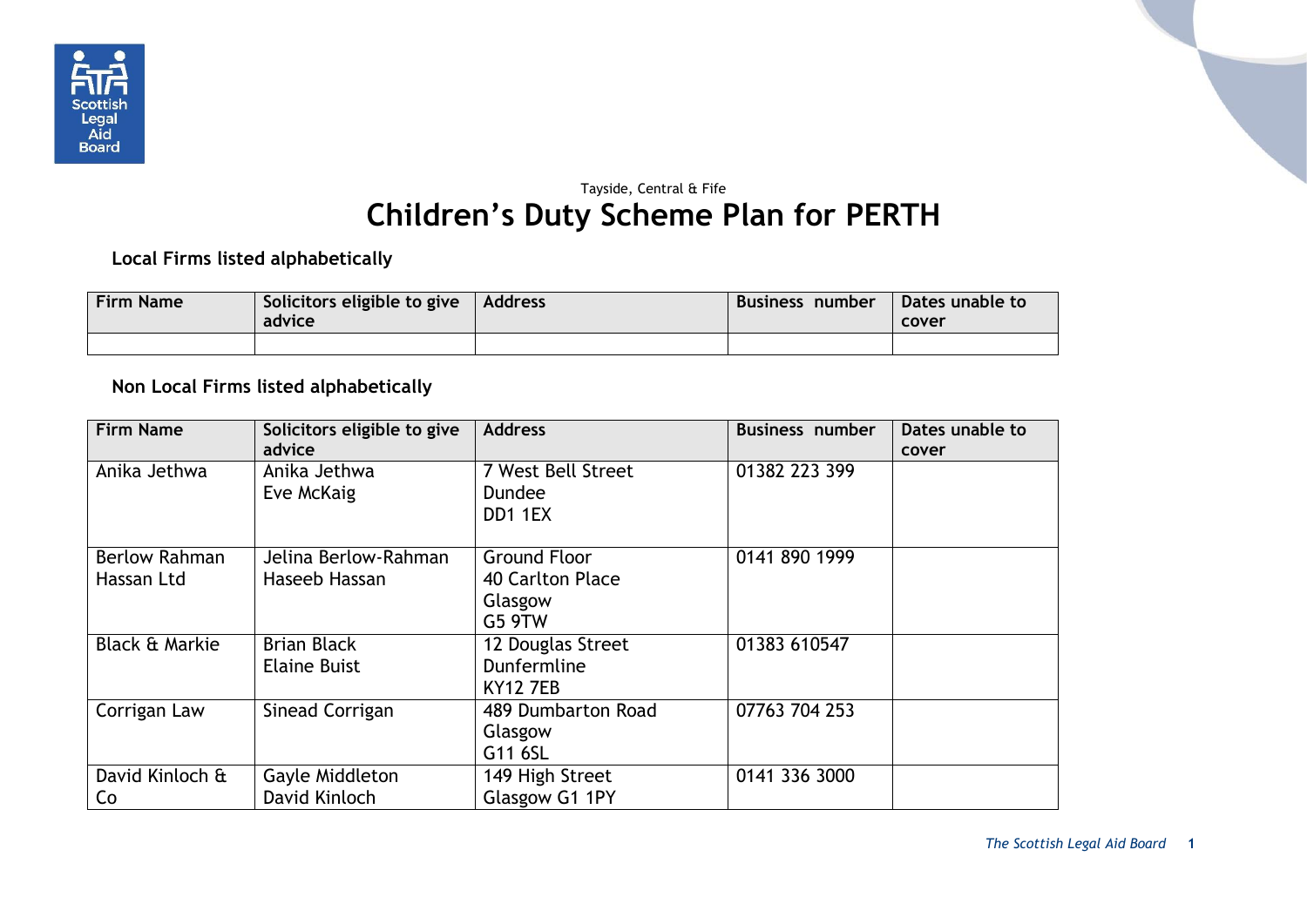| <b>Firm Name</b>      | Solicitors eligible to give | <b>Address</b>          | <b>Business number</b> | Dates unable to |
|-----------------------|-----------------------------|-------------------------|------------------------|-----------------|
|                       | advice                      |                         |                        | cover           |
| Duncan &              | Douglas McConnell           | <b>First Floor</b>      | 01382 225823           |                 |
| McConnell             | Lisa Campbell               | <b>6 Panmure Street</b> |                        |                 |
|                       |                             | Dundee                  |                        |                 |
|                       |                             | DD1 2BW                 |                        |                 |
| Fleming & Reid        | Michael Gallen              | 180 Hope Street         | 0141 331 1144          |                 |
| <b>Solicitors</b>     | <b>Brian Cooney</b>         | Glasgow                 |                        |                 |
|                       |                             | G <sub>2</sub> 2UE      |                        |                 |
| FT & DC Wallace       | <b>David Ritchie</b>        | Forth House             | 01333 423 804          |                 |
|                       |                             | <b>Forth Street</b>     |                        |                 |
|                       |                             | Leven                   |                        |                 |
|                       |                             | KY8 4PW                 |                        |                 |
| Gilmartin Finlay      | lain MacRae                 | 13 Cowgate              | 01382 223 505          |                 |
| MacRae                | Theo Finlay                 | Dundee                  |                        |                 |
|                       | Gabriella Notarangelo       | DD1 2HS                 |                        |                 |
| lan C McCarthy        | lan McCarthy                | 905 Shettleston Road    | 0141 763 1366          |                 |
| <b>Solicitors</b>     | Jacqueline White            | Glasgow                 |                        |                 |
|                       | Gaynor Kelly                | <b>G32 7NU</b>          |                        |                 |
| Jonathon Paul         | Jonathon Paul               | 102 Main Street         | 01389 756785           |                 |
| <b>Solicitors</b>     |                             | Alexandria G83 OPB      |                        |                 |
| Joseph G Boyd &       | Joseph Boyd                 | 41-43 Bread Street      | 07746 767 776          |                 |
| Co Court Lawyers      |                             | Edinburgh               |                        |                 |
|                       |                             | EH3 9AH                 |                        |                 |
|                       |                             |                         |                        |                 |
| L Kerr Solicitors     | Lauren Kerr                 | 97-99 Glasgow Road      | 0739 374 6024          |                 |
|                       |                             | Dumbarton               |                        |                 |
|                       |                             |                         |                        |                 |
| <b>LKW Solicitors</b> | Khalda Wali                 | 414 Cathcart Road       | 07944 562 909          |                 |
| Ltd                   | Zahra Bhatti                | Glasgow                 |                        |                 |
|                       | Sofia Liaquat               | G42 7BZ                 |                        |                 |
|                       |                             |                         |                        |                 |
|                       |                             |                         |                        |                 |